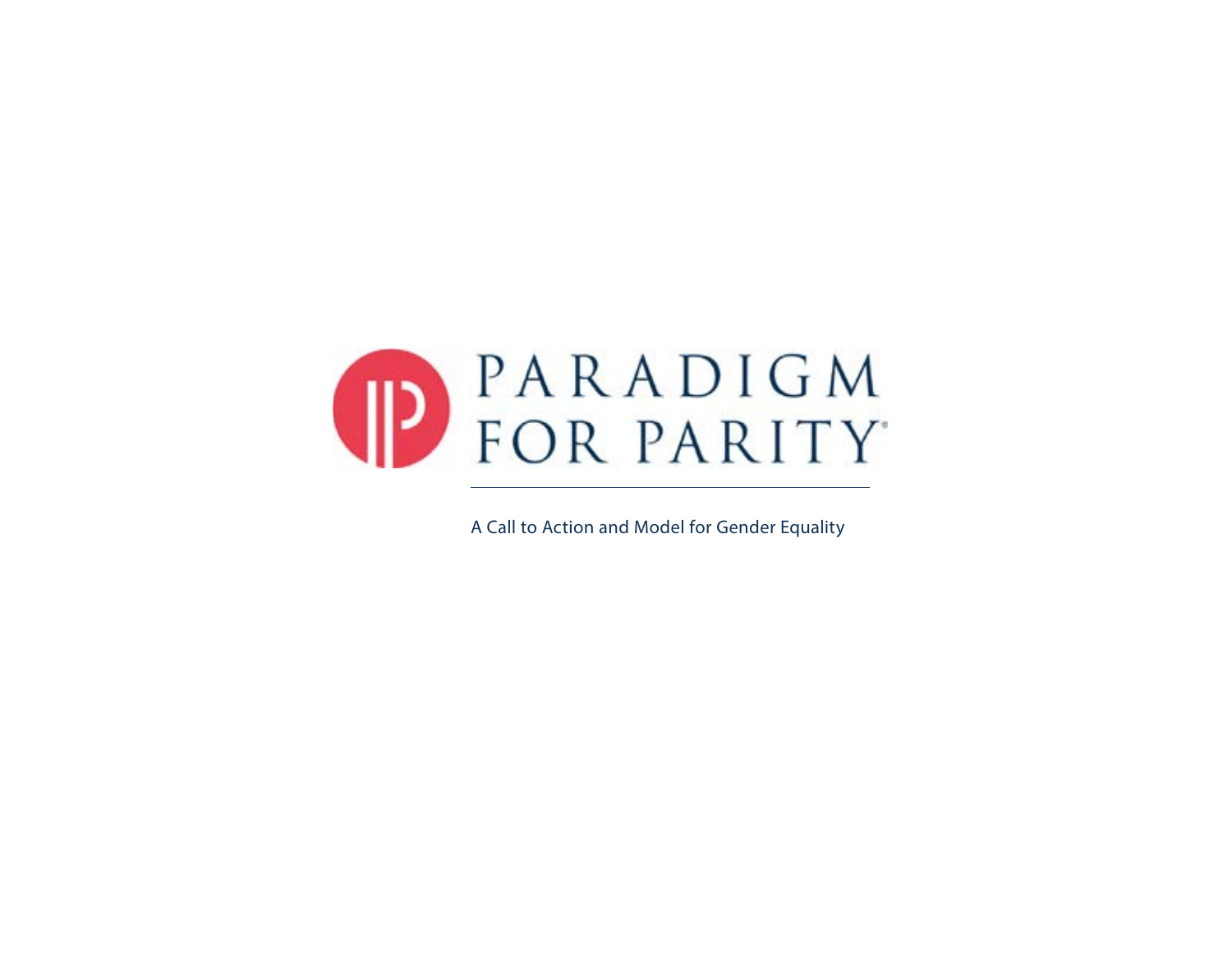

# GENDER PARITY BY 2030

A Call to Action from Women Business Leaders

We are a movement of CEOs, senior executives, founders, board members, and business academics who are committed to achieving a new norm in corporate leadership: one in which women and men have equal power, status, and opportunity. Powerful evidence links gender-balanced leadership with financial and stock market outperformance. Simply put, companies with women of all backgrounds in senior leadership positions have superior financial results.

Gender inequality in the C-Suite and on Boards is entrenched in the corporate world. We used to believe the pipeline would resolve the Problem. But, McKinsey & LeanIn.org predict that "…it will take more than 100 years for the upper reaches of US corporations to achieve gender parity."\* Is this acceptable for businesses and the economy? We believe it is not. Instead, we are enlisting CEOs to join us in the PARADIGM FOR PARITY° movement for change.

In order to speed up the pace of gender equity in senior executive roles and on corporate boards, we have created the PARADIGM FOR PARITY° roadmap. Based on our extensive discussions and research, this agenda defines bold and specific actions that, taken together and implemented as a package, will catalyze change and allow today's business executives to secure the best leaders of tomorrow, while tapping the immense potential of all women.

Swift and effective measures to address the leadership gender gap will reap huge dividends for business, the economy and society. Further delays will negatively impact the cost to corporations and our competitive position in the global economy. Now is the time to take definitive action to create the gender balance that will generate those benefits.

Jewelle Bickford, Ellen Kullman and Sandra Beach Lin, Coalition Co-Chairs

<sup>\* &</sup>quot;Women in the Workplace," LeanIn.org & McKinsey, September, 2015

<sup>®</sup> Paradigm for Parity LLC 2018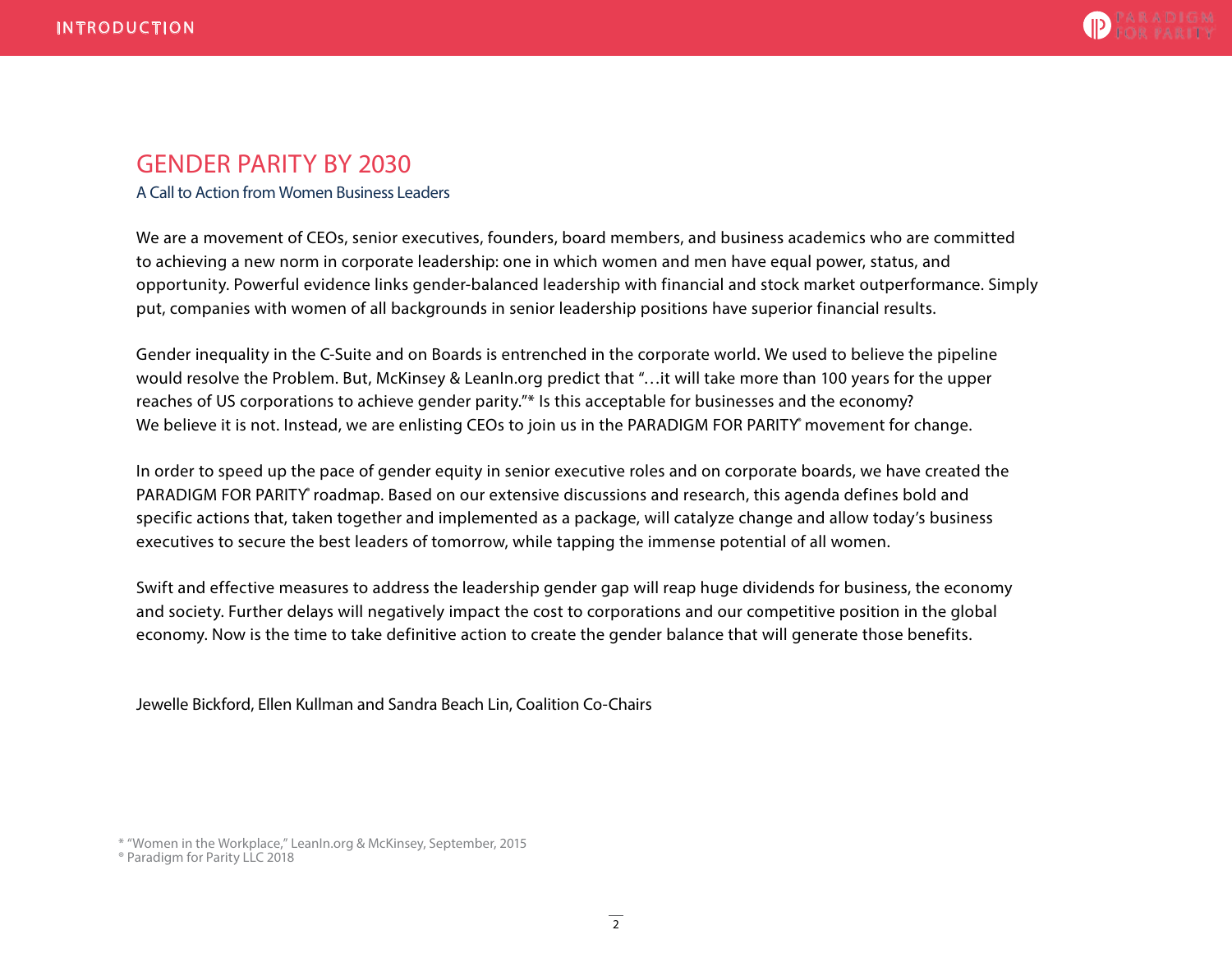# THE 5-POINT PARADIGM FOR PARITY® ROADMAP

# WE CALL ON OUR FELLOW CEOs AND BUSINESS LEADERS TO:

- **C** Minimize or Eliminate Unconscious Bias. Initiate unconscious bias training. Engage men and women at all levels, starting with the CEO and senior leadership. Ensure that your company leaders comprehend, own and address the conscious and unconscious biases that prevent women from succeeding.
- **2** Significantly Increase the Number of Women in Senior Operating Roles. Make full gender parity (50/50) your ultimate goal. As a near term goal, target that a single gender will not account for more than 70% of a leadership level, from the Executive Management Group downward. Move to 60% as a medium term goal.
- Measure Targets at Every Level and Communicate Progress and Results Regularly. Set measurable goals and hold yourself and your senior team accountable. Communicate results to your wider organization and board. Expect meaningful progress each year, with the aim of parity by 2030. Work with investors as they increase the pressure to measure and monitor diversity progress. Share statistics with other CEOs and consider publishing results over time.
- **4** Base Career Progress on Business Results and Performance, Not on Presence. Give women and men control over where and how they work, whenever workable. Acknowledge the needs and expectations of Millennials, an important talent pool. Find ways to work more flexibly to meet the needs of all employees. Create cultural change so that working flexibly is embraced, and not an underused and overtalked about benefit.
- **5** Identify Women of Potential and Give Them Sponsors, as well as Mentors. Meritocracy is an often used, and more importantly misused, belief because our biases affect our view of performance and merit. Women of all backgrounds need career sponsors and access to networks of influence. Men, who are still the majority of leadership, have a critical role to play in advocating for women, both internally and in the wider corporate world. Look for the best within your organization and help them to succeed by assigning each woman a mentor and a sponsor.

Working with our colleagues and others across the globe, we pledge to use all five of these action steps to establish parity in our own businesses.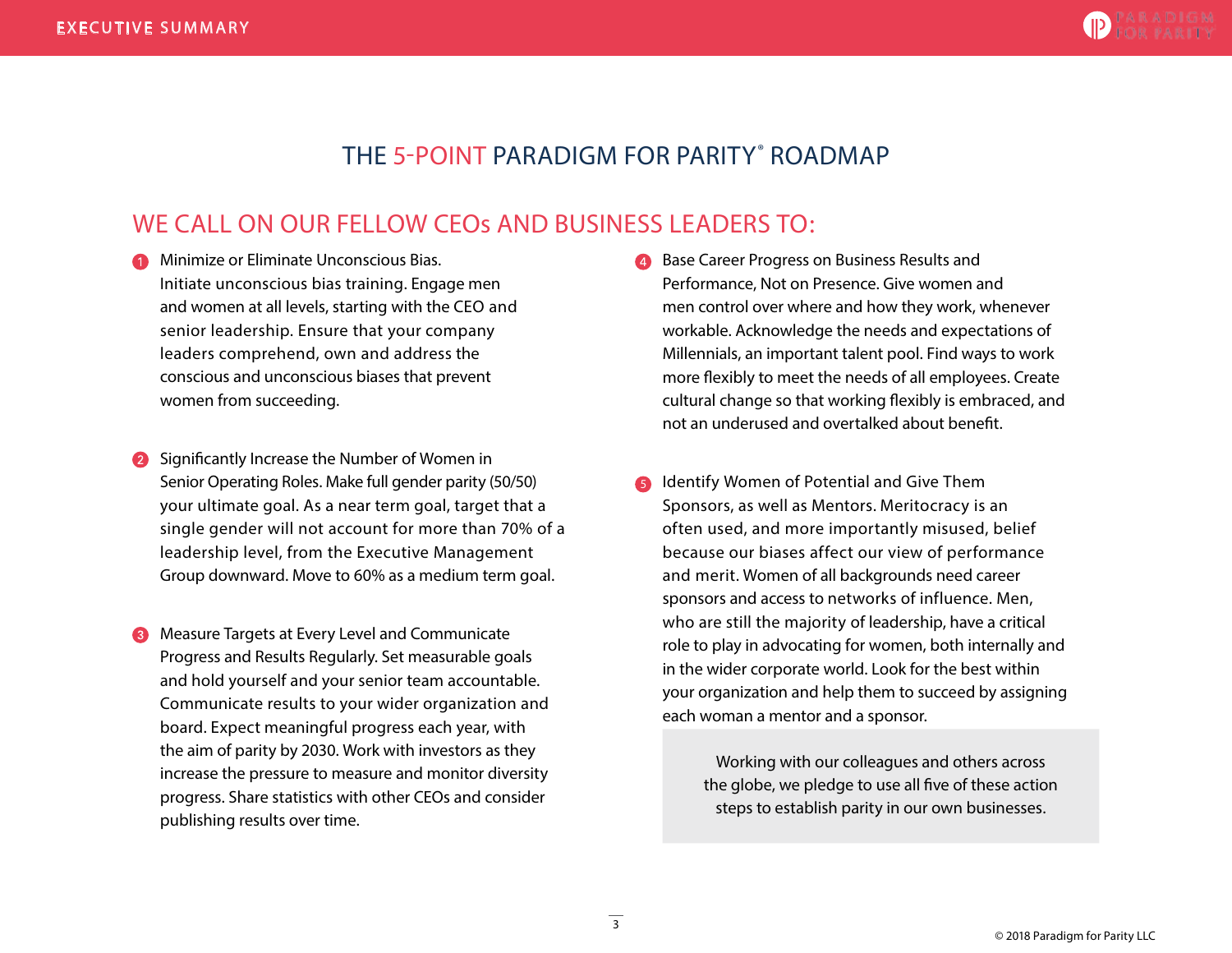

# THE TOOLKIT



© 2018 Paradigm for Parity LLC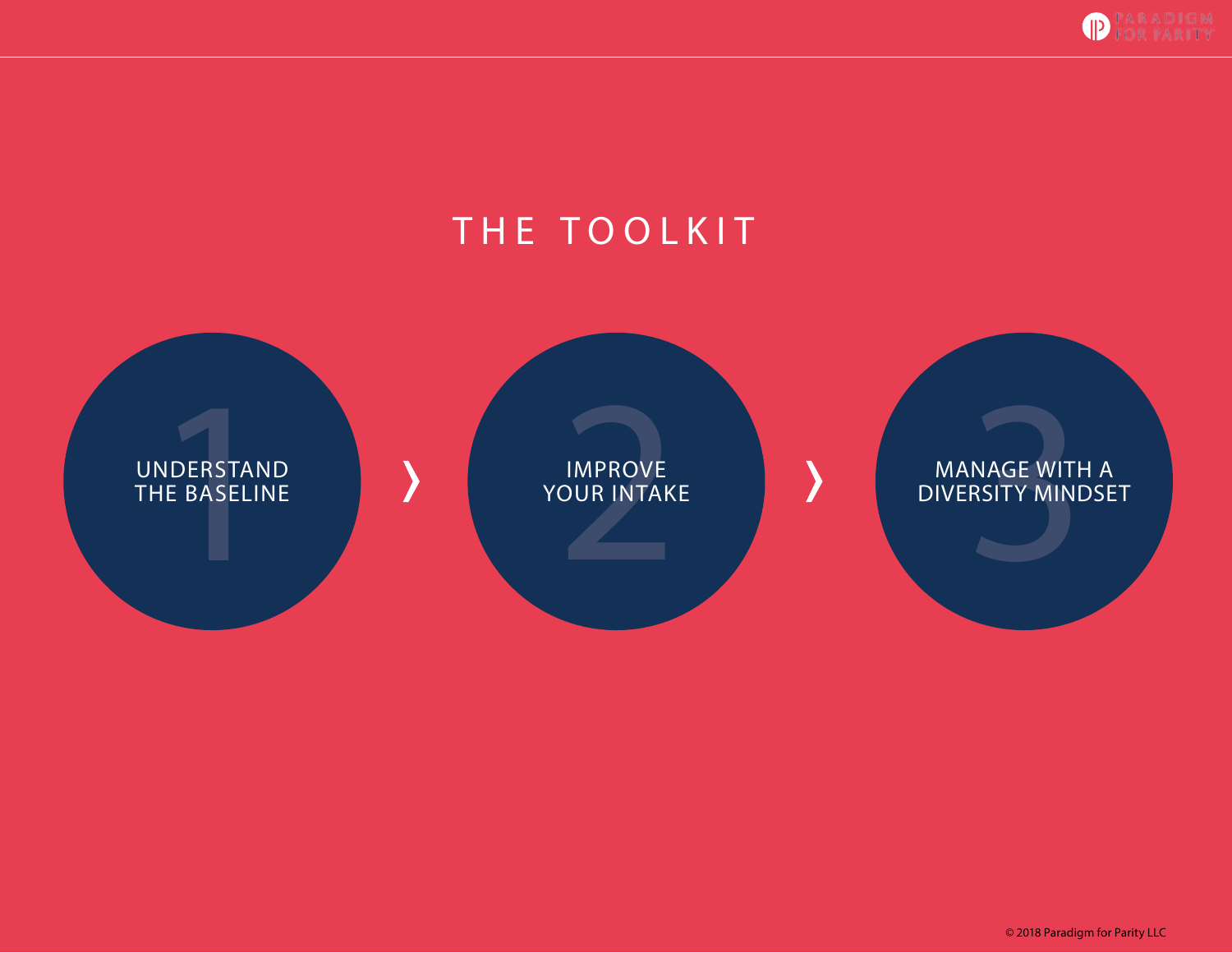

# 1. UNDERSTAND THE BASELINE

- Current Seniority Snapshot: Evaluate your employee gender mix by title and job code.
- Historical Comparison Snapshot: Examine historical statistics in relation to your current seniority snapshot to understand progression over time.
- Time In Role Analysis: Look across your population and understand how long individuals have been in their current roles. Average time in role by gender can help to identify where women of all backgrounds may get "stuck" in your organization.
- Hiring (3-Year Look-Back): Analyze the gender mix of your recent hires, by seniority, to see if your hiring process perpetuates gender bias. This can be a valuable tool for assessing the root causes of bias.
- Promotion (3-Year Look-Back): A gender mix analysis of recent promotions, by level, may show unconscious biases in your promotion process. Insights can be used to make changes in the process (e.g., slates, unconscious bias training, etc.).
- Employee Engagement Survey: Read employee engagement surveys for differences in gender perspectives. This can help to identify both the root causes impeding diversity, and managers who rank highly on diversity and inclusion.
- Post Departure Interviews: Conduct interviews 3 to 6 months after departure. Research shows these can help to identify root causes impeding diversity and to drive improvements in this area. (Note: insights collected from these interviews may also be beneficial in other areas.)

" [We] have for the first time published our own data on gender diversity – 39% of our new hires and 11% of our senior leaders are women. Sharing these numbers is uncomfortable, as they are lower than we'd like. But there's nothing like transparency and clear goals to concentrate minds and galvanize action."

#### Dominic Barton

Global Managing Director, McKinsey & Co. Wall Street Journal, September 30, 2015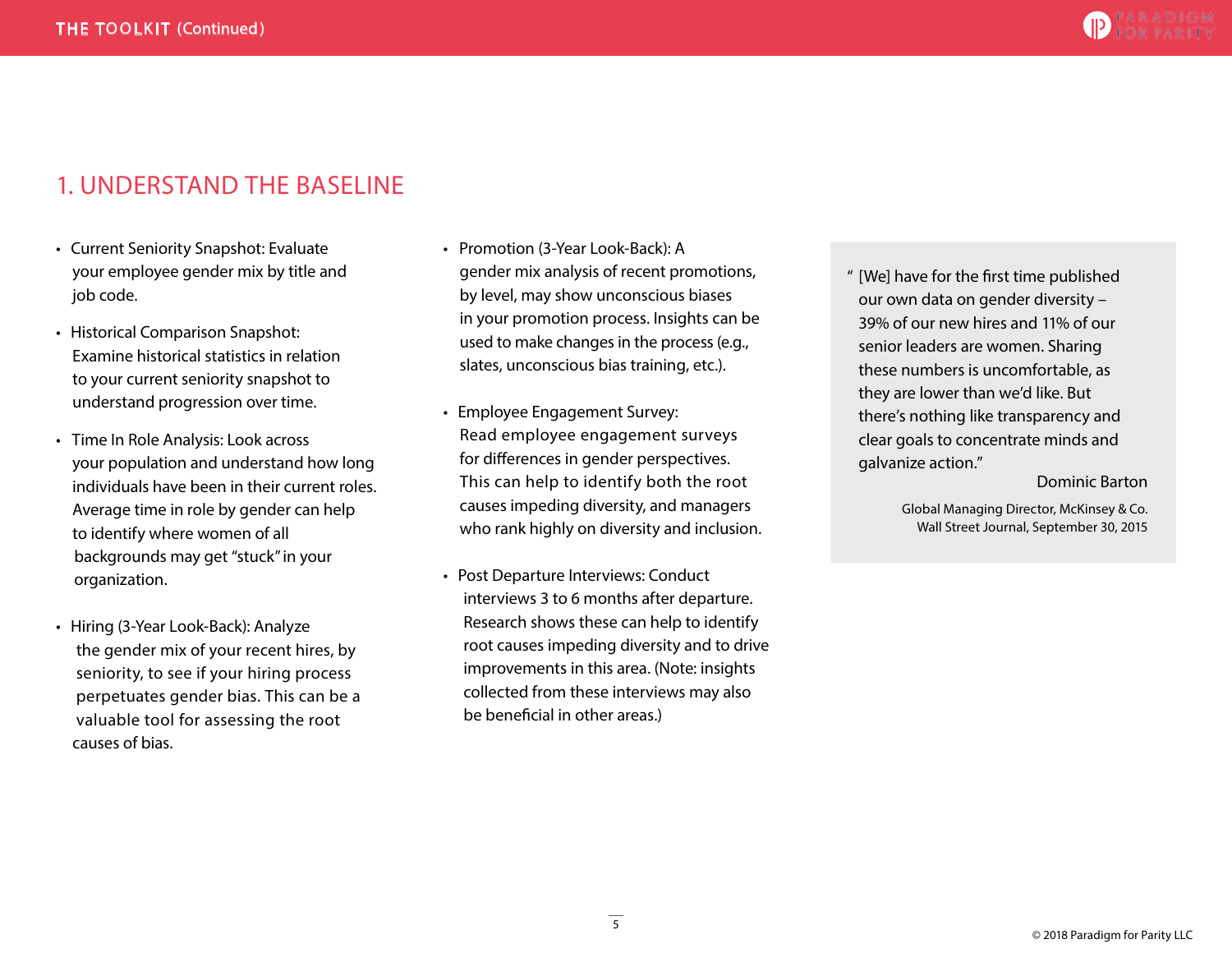

# 2. IMPROVE YOUR INTAKE

- Institute Blind Resumes: The removal of names for resume screening is a powerful and proven tool for achieving more gender-neutral candidate pools.
- Create Gender-Neutral Job Descriptions: Most corporate job descriptions are written to appeal to men. Consider hiring a consultant to help you write more gender-neutral postings; this may increase the number of qualified women applicants. Consultants can also review your promotion and evaluation forms/tools for bias, another best practice.
- Establish Diverse Interview Panels: Research shows a strong and constant familiarity bias in hiring decisions. Most people like to hire those who look and act like they do. To minimize this bias, engage a diverse set of interviewers. A 50/50 rule of thumb is a good place to start.
- Utilize Pool-Based Hiring: Pool hiring allows you to look at diversity statistics holistically – before making offers. Gender balanced pools are ideal. In cases where the population of all potential candidates is more male-biased (e.g., engineering), consider targeting the population plus 10%.
- Create a Sourcing Mechanism for Bringing Talented Women of all Backgrounds Back on Board: Women returning to the workforce can provide a robust pipeline of diverse talent. Effective ways to create this pipeline include: 1) active management of your alumnae network in order to maintain contact with talented women of all backgrounds; and 2) development of internship programs for qualified women who have taken time off.
- Require Diverse Hiring Slates: Require

 a diverse slate of candidates for each position. A rule of thumb is 50/50, but if that is not possible, insist on the population plus 10%. For example, if the pool of available candidates is only 20% women, require a 30% diverse slate. (Note: Some leading institutions require specific notes explaining why diversity candidates on slates are not hired.)

• Establish a Diversity Recruiting Office: Effective diversity recruiting requires establishing relationships and identifying qualified candidates before a role becomes available. Designate an HR team to focus on diversity recruitment. This group can develop networks to identify and attract diverse talent. Tactics may include targeting educational institutions that yield more diversity hires, and hiring executive search firms with demonstrated commitments to diversity.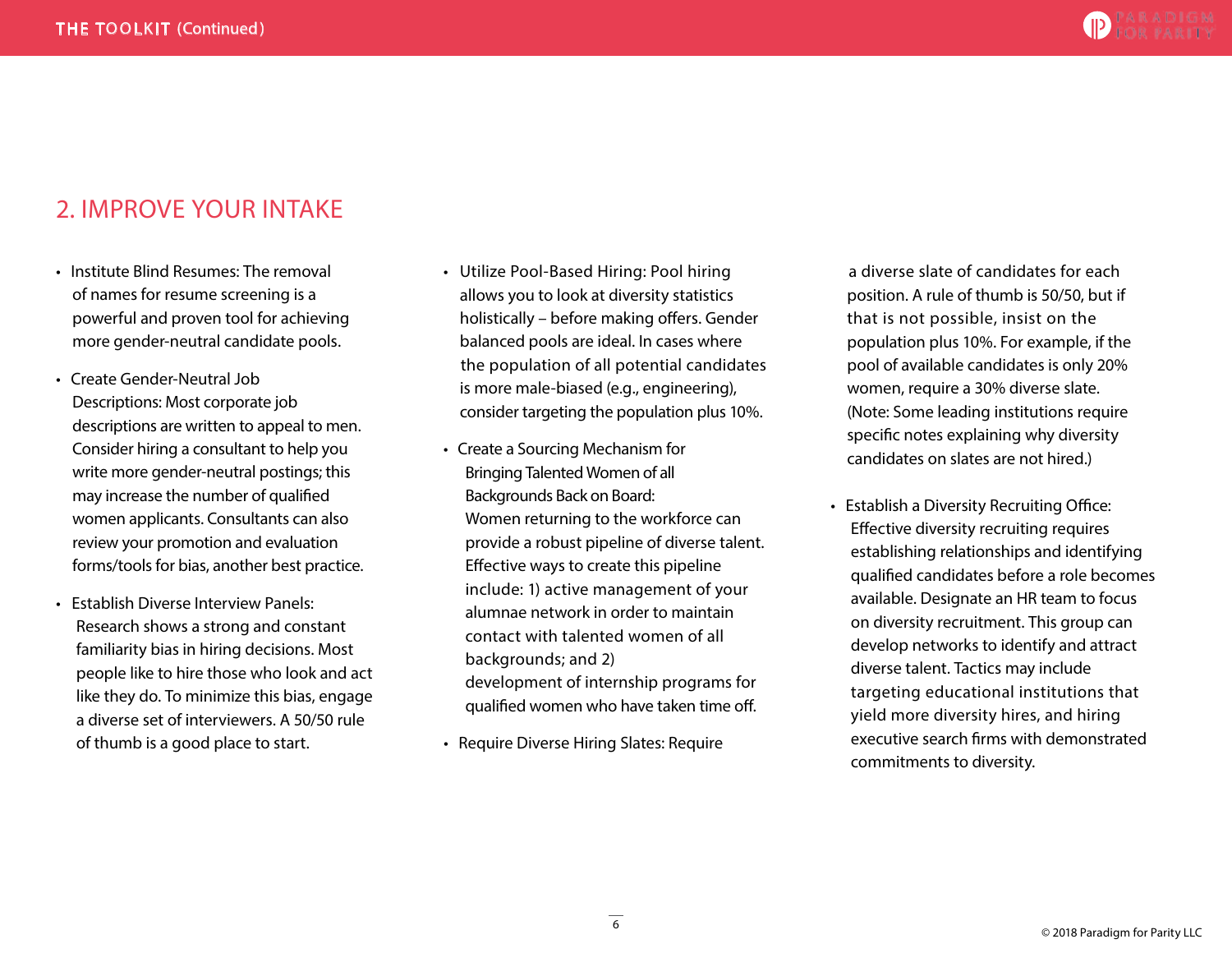

# 3. MANAGE WITH A DIVERSITY MINDSET

- Combine Unconscious Bias Training and a Manager Playbook: Require unconscious bias training for all leaders. Supplement training with frequent "best practice" pushes to form a manager playbook. For example, require women to sit at the table for important group meetings. (Women often cede places of power to men, even when they are of equal status.)
- Create Clear and Accountable Diversity Objectives for Individual Managers: Hold senior management accountable for divisional progress on diversity. A portion of the compensation pool, e.g., 10%, can be set aside for divisions who achieve diversity objectives. Discrete objectives can also be utilized, e.g., require each member of your executive management group to sponsor a diversity candidate.
- Institute Slate-Based Promotion Processes with Full Consideration of All Diversity Candidates: Examine diversity candidates who were not promoted (or hired). Active decisions on diversity candidates can help to counteract unconscious bias, and direct feedback helps diversity candidates to receive the guidance required for career progression.
- Cascade the "Plus One" Tactic: The plus one" tactic requires all senior managers to add one diversity candidate to their leadership teams or executive committees. This approach quickly creates more visibility for diversity candidates and ensures a more diverse perspective.
- Create Benefits to Reduce "Other Time" Barriers: Women of all backgrounds often face more responsibilities at home (children, aging parents, etc.). Diversity may be improved by increasing benefits designed to help reduce the time requirements for these tasks, e.g., on-demand, web based medical attention or group pricing for commonly needed services.
- Adopt the 70% Rule: Make it a requirement that no single majority group (gender, ethnicity, etc.) can represent more than 70% of the participants. Showing diversity via this rule (e.g., in meetings, panels or Town Hall presentations) signals a commitment to diversity and enhances the sense of fit for diverse employees.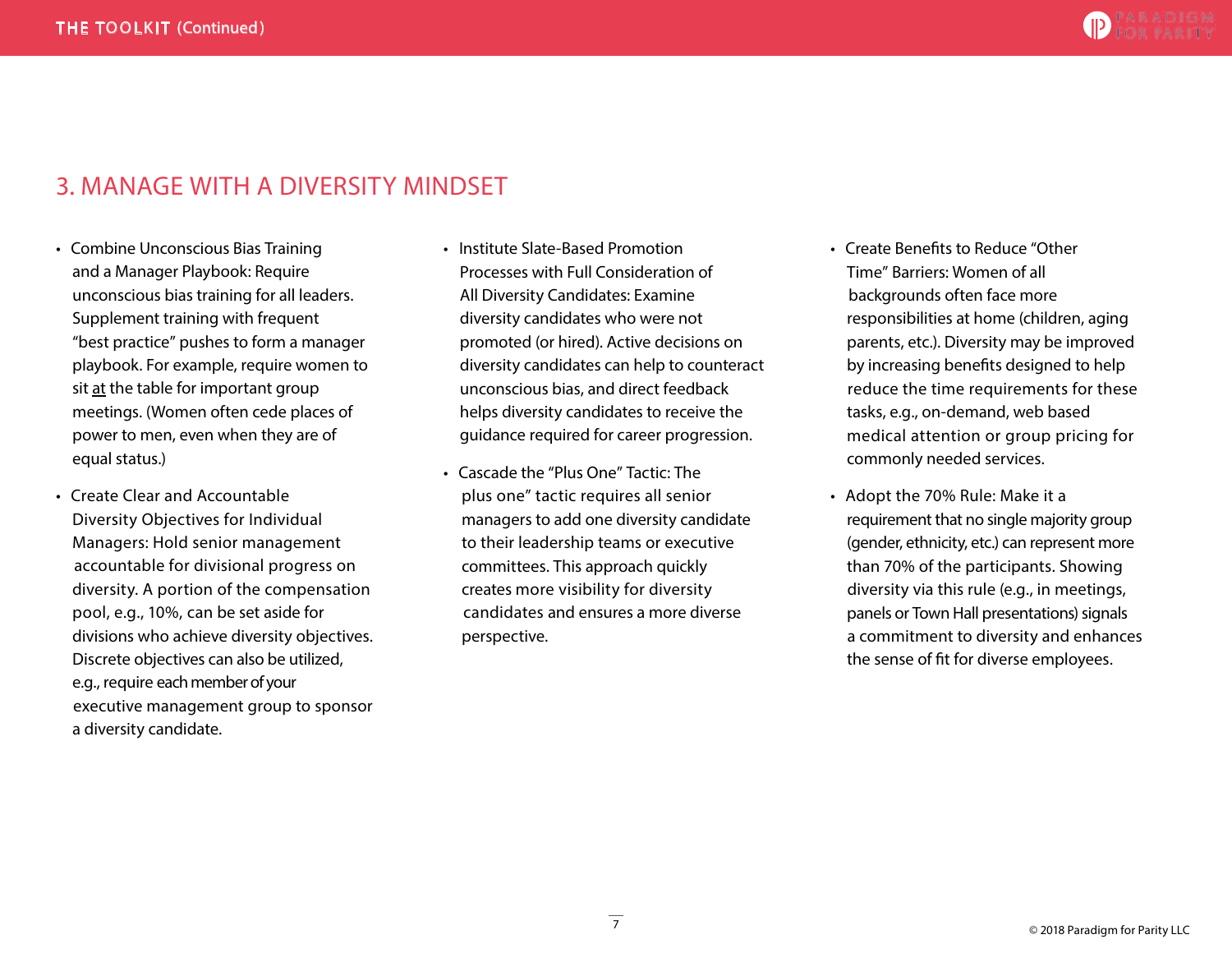# **THANK YOU**

We wish to thank the following companies for their commitment to this movement.

### 72andSunny

Accenture Adecco Group ALOM Global American Electric Power Anthem APCO Worldwide Appnovation Assoc. of Latino Professionals for America AstraZeneca Bank of America Beacon Lane Consulting Bloomberg Broadway Angels Burson Marsteller Cargill Center for Talent Innovation Co: Collective Coca-Cola Diversified Search

DSC Logistics Eastman Chemical Company Edison International Egon Zehnder Ernst & Young Equinix Essence Farient Advisor First Source, LLC. Frontier Communications **HealthHelp** Heidrick & Struggles Henry Schein, Inc. **Hershey** Huffington Post InCarda Therapeutics Ingersoll Rand JBK Associates International Juniper Networks Kantar

**KeyCorp** Lead Inclusively, Inc. Lieberman Research Worldwide Linkage LinkedIn Manpower Group Mass Mutual Maven Pictures McKinsey & Company **Merck** Meredith Corporation **MetricStream** Monsanto NFP **NeoGenomics** Newmont Mining Corporation **Nordstrom** Out & Equal The Perkins Fund Principal

Project Glimmer Red Robin Gourmet Burgers RGP **Salesforce** SAP Silicon Valley Bank **Skillsoft** Sodexo Spencer Stuart **STEMconnector** Synchrony Financial T3 TD Industries, Inc. Thrive Global United Technologies VF Corporation Voya Financial Wal-Mart Ward Howell International, LLC Willis Towers Watson Yum! Brands, Inc.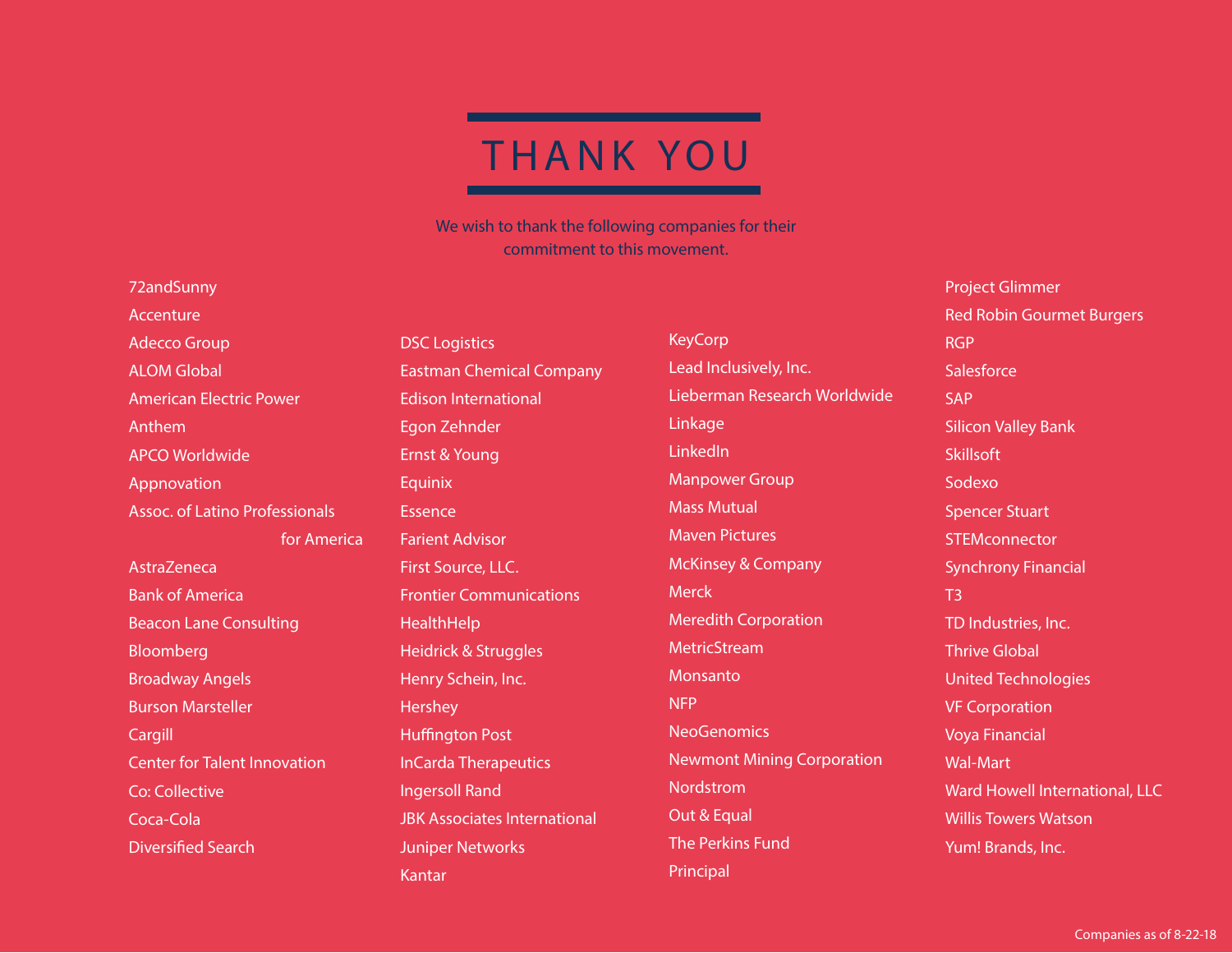

# The PARADIGM FOR PARITY° Coalition is composed of CEOs, board members and senior executives from major industries in the U.S. and the U.K., as well as leading business academics. Each member fundamentally supports the 5-action steps in the Paradigm for Parity° document.

### Linda L.Addison

• Managing Partner, Norton Rose Fullbright US LLP

### Nicholas Akins

• Chairman, President and CEO, American Electric Power

### Debra Apruzzese

- Founder & President, Axia11G Consulting Group, LLC
- Executive Advisor, Springboard Enterprises, Healthcare & Life Sciences Accelerator

### Shellye Archambeau

- Chief Executive Officer, MetricStream
- Board Member, Nordstrom, Inc. and Verizon Communications Inc.

### Jan Babiak

• Board Member, Bank of Montreal and Walgreens Boots Alliance

• Former Managing Partner, EY

Donald Baer • Worldwide Chairman & CEO, Burson-Masteller

# LeighAnne Baker

• Chief Human Resources Officer, Senior Vice President, Cargill

### Dominic Barton

• Global Managing Director, McKinsey & Company

### Joanne Bauer

- Board Member, Omnicell Inc. and Aurora Health Care
- Retired President, Global Health Care, Kimberly-Clark

### Greg Becker

• CEO, Silicon Valley Bank

# Marc Benioff

• Chairman & CEO, Salesforce

### Stanley Bergman

• Chairman & CEO, Henry Schein, Inc.

### Dorrit Bern

• Board Member, Wet Seal • Former Chairman, CEO & President, Charming Shoppes, Inc.

### Jewelle Bickford

• Partner, Evercore Wealth Management

### Susan Bird

• Founder and Chief Executive Officer, Wf360

### Sir Winfried Bischoff

• Chairman, Financial Reporting Council UK

### Kimberly Bishop

• Chairman USA Advisory Board, Ward Howell International, Inc.

### Judith Blumenthal

• Professor Marshall School of Business University Southern California

Tamara Box • Global Chair, Financial Industry Group, Reed Smith

### Sheri Bronstein

• Global Human Resource Executive, Bank of America

### Maryann Bruce

• Board Member, MBIA, Inc. • Former President, Evergreen Investments Services, Inc.

# Michele Buck

• President and CEO, Hershey

### Dame Alison Carnwath

• Chairman, Land Securities Group plc • Board Member, BASF SE, Zurich Insurance Group AG, PACCAR Inc.

# Michelle Clayman

• Managing Partner & Chief Investment Officer, New Amsterdam Partners, LLC

#### Grace E. Colón • CEO, InCarda Therapeutics

Kevin Connelly • Managing Partner and Chief Executive Officer, Spencer Stuart

### Mark Costa • Chairman & CEO, Eastman Chemical Company

# Pamela Craig

- Retired Chief Financial Officer, Accenture
- Board Member, Akamai Technologies, Inc., Merck & Co., and Walmart Stores, Inc.

#### Roger Crandell • Chairman, President and CEO, Mass Mutual

Greg Creed • Chief Executive Officer, Yum! Brands, Inc.

#### Elaine Davidson • Chief Executive Officer, Beacon Lane Consulting

#### Alain Dehaze • Chief Executive Officer, Adecco Group

### Shelley Diamond

• Chief Client Officer, Young & Rubicam Advertising • Formerly, Board Member of PAETEC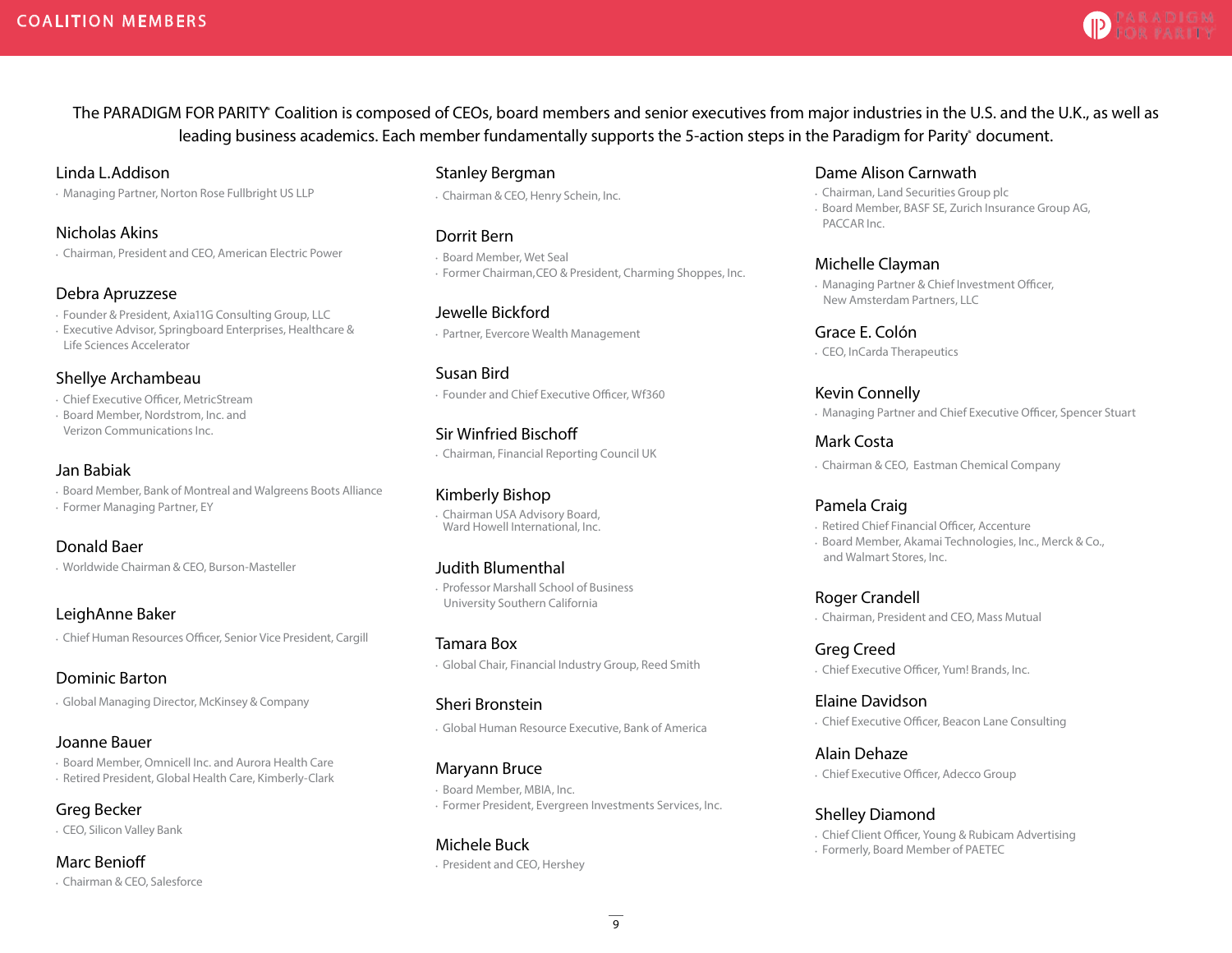

Lornal Donatone • Region Chair, North American, Sodexo

Bill Donoghue • Chairman & CEO, Skillsoft

Noreen Doyle • Vice Chairman, Credit Suisse Group • Board Member, Newmont Mining Corporation

Ann Drake • Chairman and Chief Executive Officer, DSC Logistics, Inc.

Helen Drinan • President, Simmons College

Kate Duchene • Chief Executive Officer, RGP

Candace Duncan • Board Member, Discover Financial Services,

 FTD Companies, Inc. and Teleflex • Retired Managing Partner, KPMG

Janice Ellig • Co-CEO, Chadick Ellig

# Cherrill Farnsworth

• CEO, HealthHelp

# Robin Ferracone

• Founder & Chief Executive Officer, Farient Advisors

Leura Fine • Founder and Chief Executive Officer, Laurel & Wolf

Deborah First • President, Deborah First Communications

Joele Frank • Managing Partner, Joele Frank, Wilkinson Brimmer Katcher

Kenneth Frazier • Chairman, President & CEO, Merck Gay Gaddis • Founder & Chief Executive Officer, T3 • Board Member, Monotype Imaging Holdings Inc.

Gary Goldberg • President and Chief Executive Officer, Newmont Mining Corporation

Deborah Gillies • President & Chief Executive Officer, Catalyst

Lisa Gordon-Hagerty • President, Tier Tech International, Inc. • Board Member, Colombo Bank

#### Hugh Grant • Chairman &Chief Executive Officer, Monsanto

Peter Grauer • Chairman, Bloomberg

Karen Greenbaum • President & CEO, AESC

# Veronica Hackett

• Co-Founder and Managing Partner, The Clarett Group

# Ronee Hagen

- Lead Director, Southern Company; Board Member, Newmont Mining Corporation
- Retired President & Chief Executive Officer, Polymer Group, Inc.

# John Haley

• Chief Executive Officer, Willis Towers Watson

# Douglas Hammond

• Chairman & Chief Executive Officer, NFP

L. Noel Harwerth • Chairman, GE Capital Bank Europe

• Board Member, Standard Life plc, Alent, The London Metal Exchange and Sirius Minerals Greg Hayes • Chairman and CEO, Inited Technologies Corp

Sylvia Ann Hewlett • Founder and CEO, Center for Talent Innovation

# Carol Hochman

- President, RHH Capital & Consulting Inc.
- Board Member, Blyth Inc.

### Judith Hochman

• Senior Associate Dean for Clinical Sciences, New York University of Medicine

# Julie Fasone Holder

- Board Member, Eastman Chemical Company
- Former Senior Vice President, Dow Chemical

# Dan Houston

• Chairman, President & CEO, Principal

# Betty Hudson

- President, Hudson & Associates
- Board Member, AFLAC
- Retired Chief Communications Officer, National Geographic

# Linda Parket Hudson

- •Founder, Chairman and Chief Executive Officer, The Cardea Group
- Board Member, Bank of America, Southern Company, and Ingersoll Rand

# Arianna Huffington

• Founder, The Huffington Post

# Deborah Jackson

• Founder and Chief Executive Officer, Plum Alley

# Matt Jarvis

• Chief Executive Officer, 72 and Sunny

Dale Jones • Chief Executive Officer, Diversified Search

# Christian Juhl

• Global Chief Executive Officer, Essence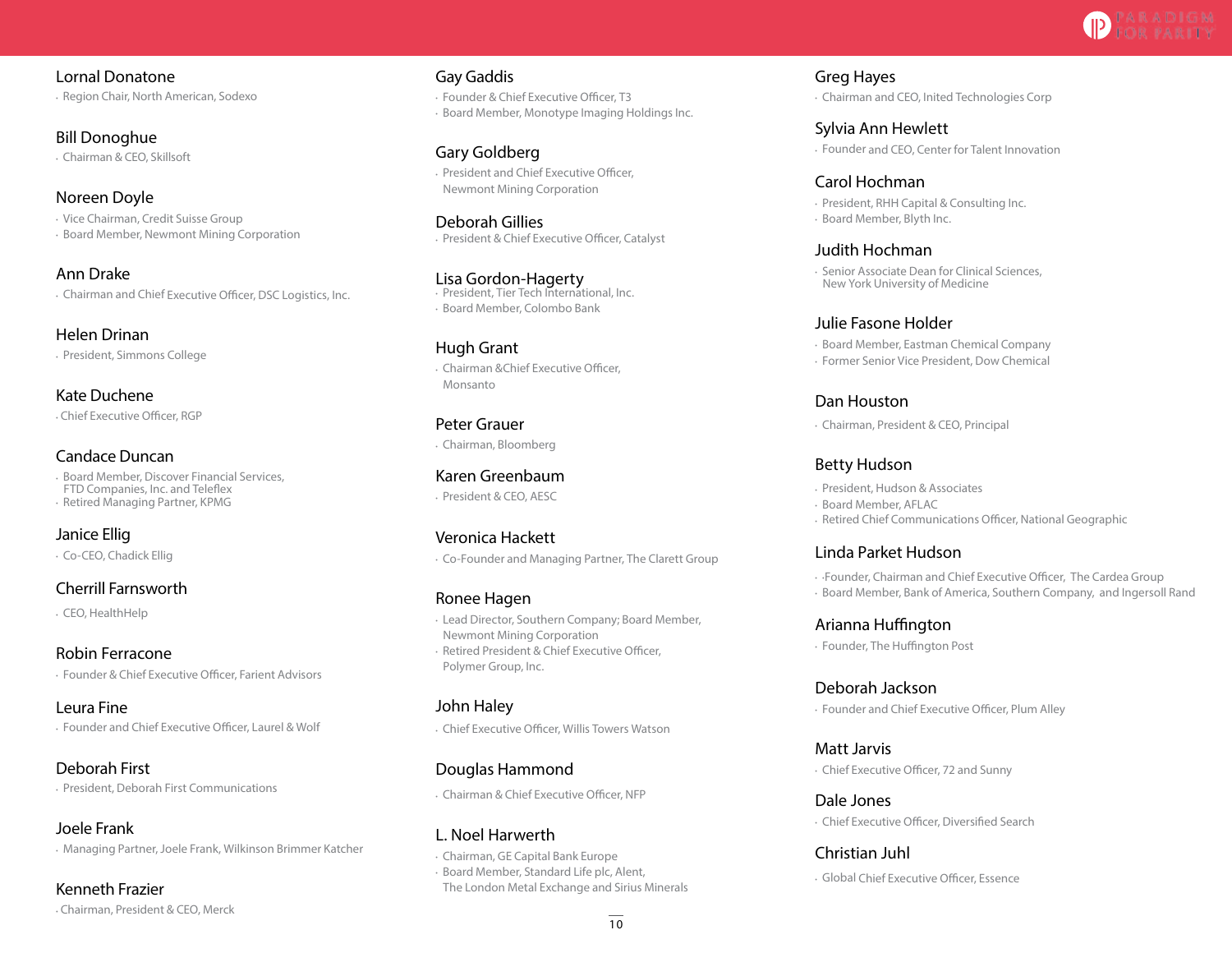

### Julie B. Kamph

• CEO, JBK Associates International

Margaret Keane • President and CEO, Synchrony Financial

Muhtar Kent • Chairman and Chief Executive Officer, Coca-Cola Company

Margery Kraus • Founder and Executive Chairman, APCO Worldwide

### Ellen Kullman

• Retired Chairman and Chief Executive Officer, DuPont • Board Member, United Technologies Corporation

Stephen M. Lacy • Chairman and CEO, Meredith Corporation

Michael Lamach • Chairman and CEO, Ingersoll Rand

Arnold Leung • CEO, Appnovation

### Sandra Beach Lin

• Board Member, American Electric Power, Interface Biologics, PolyOne Corporation, and WESCO International • Retired President & Chief Executive Officer, Calisolar Inc.

### Linda Koch Lorimer

- Director, Pearson
- Retired VP for Global and Strategic Initiatives, Yale University

# Lisa Lutoff-Perlo

• President & Chief Executive Officer, Celebrity Cruises

Harold MacDowell

• Chief Executive Officer, TDIndustries, Inc.

# David W. MacLennan

• Chairman and Chief Executive Officer, Cargill Inc.

### Kristen Manos

• Board Member, KeyCorp, Columbia Forest Products, American Capital • Former President, Wilsonary

### Rodney Martin

• Chairman and Chief Executive Officer. Voya Financial, Inc.

Jacquelyn Mayfield • Founder and Presdient, Mayfield Consulting, Ltd.

### Daniel McCarthy

• President and Chief Executive Officer, Frontier Communications

# Bill McDermott

• Chief Executive Officer, SAP

#### Nina McLemore • Founder & CEO, Nina McLemore, LLC

Doug McMillon • President and CEO, Wal-Mart

# Cathy Minehan

- Dean, School of Management, Simmons College
- Retired President and Chief Executive Officer, Federal Reserve Bank of Boston

# Pat Mitchell

• Founder and Chief Executive Officer, POW! Strategies • Senior Advisor, former President and Chief Executive Officer, Paley Center for Media

### Kristi Mitchem

• President and Chief Executive Officer, Wells Fargo Asset Management

### Beth Mooney

• Chairman & CEO, KeyCorp.

### Denise Morrison

- President & CEO, Campbell Soup Co
- Board Member, MetLife, Inc.

### Brian T. Moynihan

• Chairman of the Board and Chief Executive Officer, Bank of America

### Anne M. Mulchahy

- Former Chairperson & CEO
- Board Member, Citigroup, Fuji Xerox and Target Corporation

# Ileana Musa

• Chair, Corporate Advisor Board, ALPFA

# Liz Musch

- Board Member, ABÉO and YGEIA Group
- Retired CEO, Ipsos ASI (Paris)

### Pierre Nanterme

• Chairman and Chief Executive Officer, Accenture

### Jane Nelson

- Founding Director, Corporate Social Responsibility Initiative, Kennedy School of Government, Harvard University
- Board Member, Newmont Mining Corporation,
- The Abraaj Group and, FSG

### Blake Nordstrom

• Chief Executive Officer, Nordstrom

# Matt Norquist

• Chief Executive Officer, Linkage, Inc.

### Susan Packard

• Co-Founder, Scripps Networks Interactive and former Chief Operating Officer, HGTV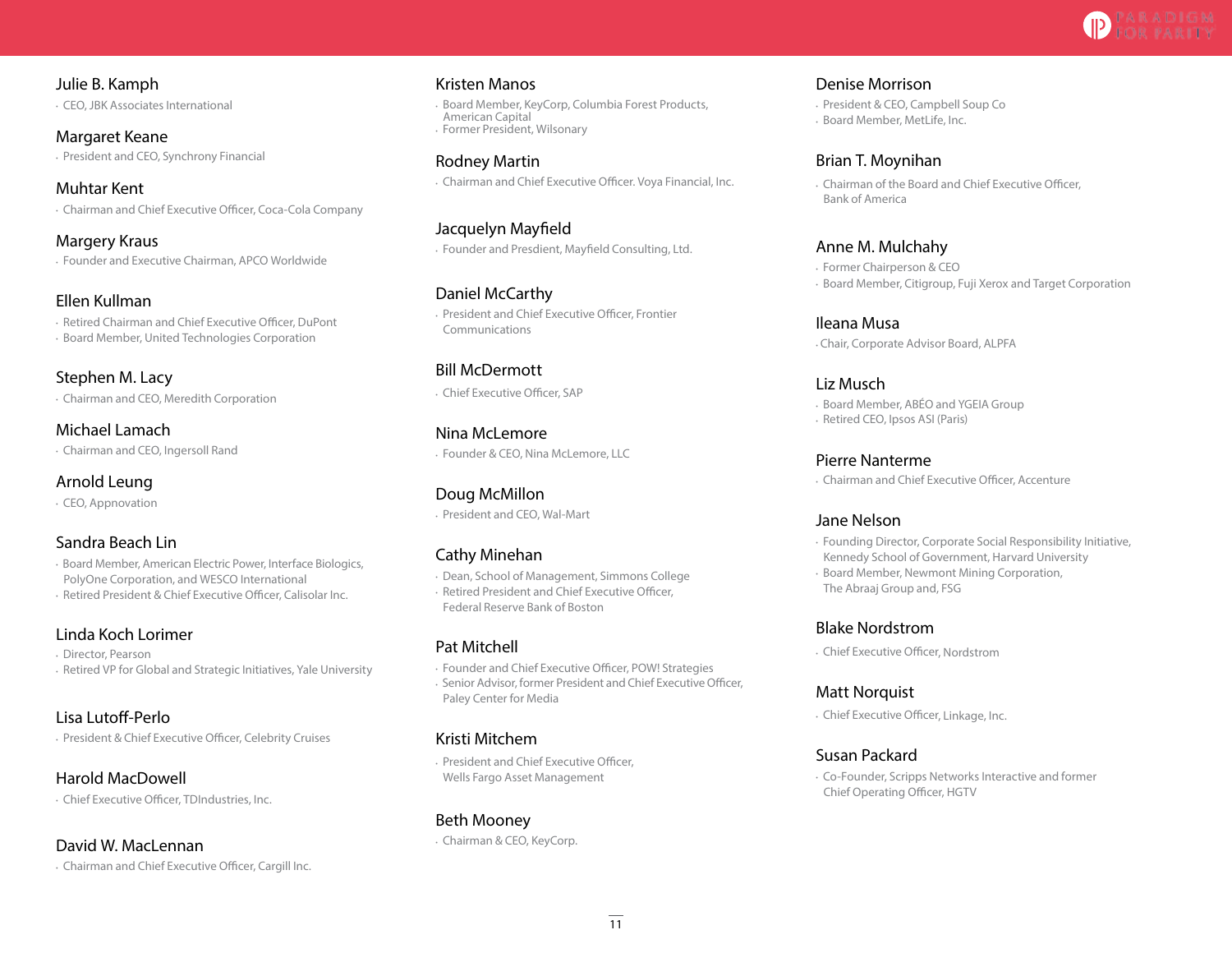

### Linda Paresky

• Former Co-Chairman and Owner, Thomas Cook Travel, USA • Founding Board Member, TripAdvisor

### Sharon Lee Patrick

- President, Patrick Partners
- Co-Founder, former President and Chief Executive Officer, Martha Stewart Omnimedia

### Sonja Perkins

- Founder, Broadway Angels & Project Glimmer
- Managing Director, The Perkins Fund

### Barbara Perlmutter

• Board Member, Women for Women International • Retired Senior Vice President, Chief Communications Officer, Marsh & McLennan Companies, Inc.

### Denise Pirrotti Hummel, J.D.

• CEO and Chief Diversity Officer, Lead Inclusively, Inc.

### Pedro J. Pizarro

• President & CEO, Edison International

### Karen Prange

• Senior Vice President and President, Urology & Women's Health, Boston Scientific

### Denny Marie Post

• President and CEO, Red Robin Gourmet Burgers

### Jonas Prising

• Chief Executive Office, Manpower Group

### Rami Rahim

• CEO, Juniper Networks

### Krishnan Rajagopaian

• President, & CEO, Heidrick & Struggles

#### Celine Rattray • CEO, Maven Pictures

Victoria Reese • Partner & Global Head of Diversity, Heidrick & Struggles

Steve E. Rendle • President & COO, VF Corporation

### Joyce Russell

• President, Adecco Staffing, U.S.

Rosemarie Ryan • Co-CEO & Co-Founder, Co: Collective

# David Sackman

• Chairman & CEO, Lieberman Research Worldwide

### Eric Salama

• CEO, Kantar

### Alice Schroeder

• Chairman and Chief Executive Officer, WebTuner Corp. • Board Member, Prudential plc

### Larraine Segil

- Board Member, Frontier Communications
- Former Partner and Owner, Vantage Partners

### Carol Seymour

• Founder and Leader, The Signature Program • Former Managing Director, G100

# Lynn Shanahan

- Founder, C2Group LLC
- Former Chief Executive Officer, Kellwood Company

# llyn Shook

• Chief Human Resources Officer, Accenture plc

Steve Smith • CEO, Equinix

Pascal Soriot • CEO, Astra Zeneca

Deborah Stiles • Vice President for Research Operations, Columbia University

Perry Stuckey • Senior Vice President and Chief Human Resources Officer, Eastman Chemical Company

Andrea Sugden • Executive Vice President, Adecco Staffing, U.S.

Joseph R. Swedish • Chairman, President and CEO, Anthem Inc.

### Lynn Tetrault

- Board Member, NeoGenomics, Inc.
- Retired Executive Vice President, Human Resources & Corporate Affairs, AstraZeneca plc

### Eugenia Ulasewicz

- Board Member, Bunzl plc, Signet Jewelers Ltd., Vince Holding Corp.
- Former President, Burberry Americas, Burberry Group plc

### Meryl Lynn Unger

• Partner, Katsky Korins LLP

### Lynn Utter

• CEO & Board Member, First Source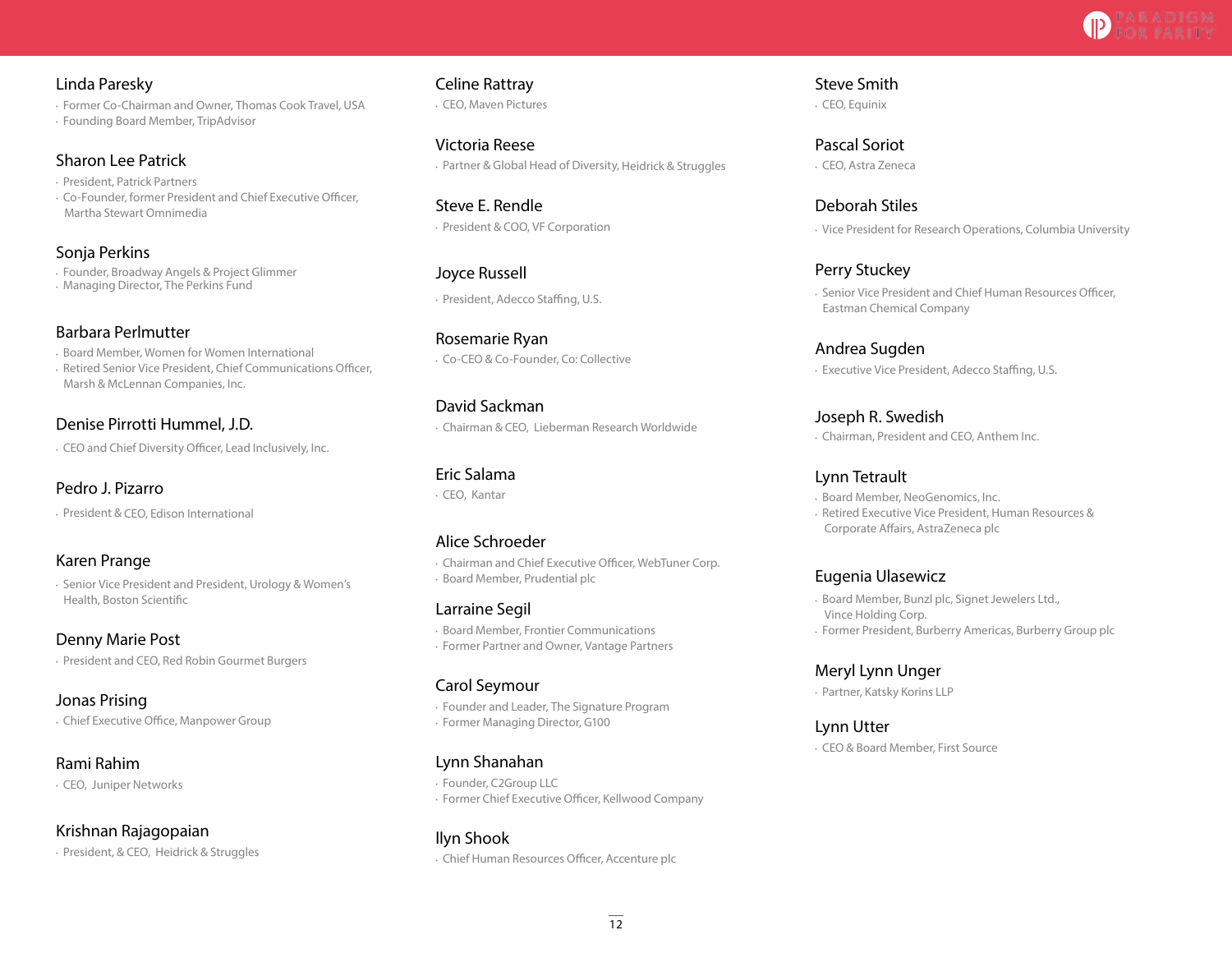

### Douglas M. VanOort

• Chairman and CEO, NeoGenomics Inc.

### Rajeev Vasudeva

• CEO, Egon Zehnder.

### Judith M. von Seldeneck

• Founder and Chairman, Diversified Search

### Mark Weinberger

• Global Chairmand & CEO, EY

### Jeffrey Weiner

• Chief Executive Officer, LinkedIn

### Maggie Wilderotter

- Executive Chairman, Frontier Communications
- Board Member, Dreamworks, Costco Wholesale, Juno Therapeutics, Chobani

### Sandra Wijnberg

• Executive Advisor, Aquiline Capital Partners

• Board Member, T. Rowe Price, Automaric Data Processing

### Kathryn B. Williams, PhD

• Co-Founder, KRW International

• Board Member, Citigroup, Fuji Xerox and Target Corporation

# Eric C. Wiseman

• Chairman & CEO, VF Corporation

### Tracy Wolstencroft

• Chairman of the Board, Heidrick & Struggles

### Christine Yan

• President, Asia, Stanley Black & Decker

• Board Member, Modine Manufacturing Company

# Donna Zarcone

- President and Chief Executive Officer, The Economic Club of Chicago
- Board Member, Cigna Corporation, CDW, and
- The Duchossois Group

# Xiaoying Zhong

• Managing Director, Corporate Advisory, Evercore Partners